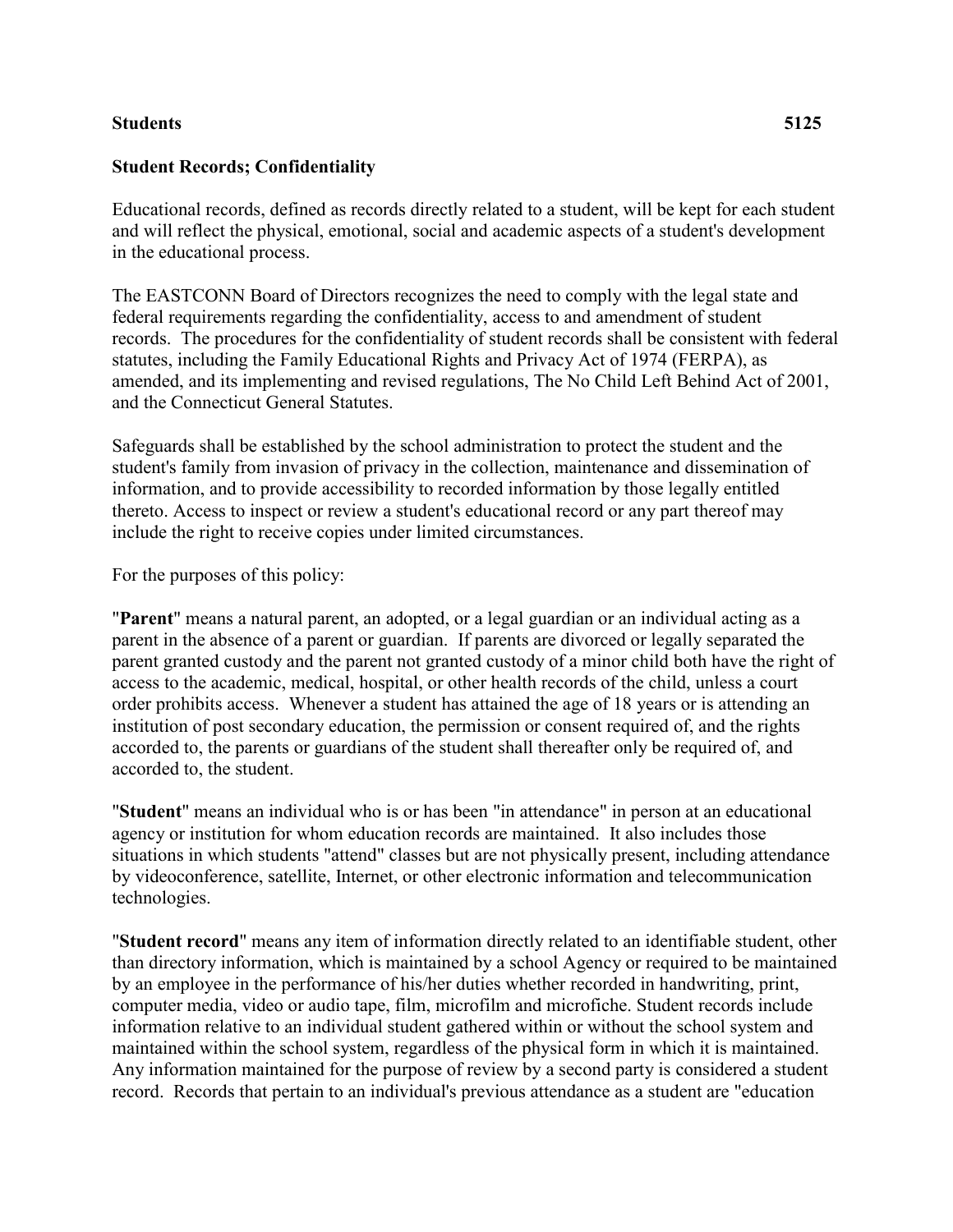records" under FERPA regardless of when they were created or received within the school system.

"**Student record**" shall not include informal notes related to a student compiled by a school officer or employee which remain in the sole possession of the maker and are not accessible or revealed to any other person except a substitute. Records of the law enforcement unit of the Agency or school are not considered student records.

"**Law Enforcement Unit**" means an individual office, department, division, or other component of an education agency or institution that is officially authorized or designated by that agency or institution to (1) enforce laws or refer matters of law enforcement to appropriate authorities, or (2) maintain the physical security and safety of the agency or institution.

"**Substitute**" means a person who performs the duties of the individual who made the notes on a temporary basis, and does not refer to a person who permanently succeeds the maker of the notes in his or her position.

"**School Official**" means a person employed by EASTCONN as an administrator, supervisor, instructor, or support staff member, including health or medical staff and law enforcement unit personnel, a person serving on the EASTCONN Board of Directors, a person or company with whom EASTCONN has contracted to perform a special task (such as an attorney, auditor, medical consultant, or therapist), or a parent or student serving on an official committee such as a disciplinary or grievance committee, or assisting another school official in performing his/her tasks.

"**Authorized Representative**" means any entity or individual designated by a state or local educational authority or an agency headed by an official listed in §99.31(a)(3) to conduct with respect to Federal or State-supported education programs, any audit or evaluation, or any compliance or enforcement activity in connection with Federal legal requirements that relate to these programs.

"**Education Program**" means any program that is principally engaged in the provision of education, including, but not limited to, early childhood education, elementary and secondary education, postsecondary education, special education, job training, career and technical education and adult education, and any program that is administered by an educational agency or institution.

"**Early Childhood Education Program**" means a Head Start program, a state licensed or regulated child care program, or a program that serves children from birth through age six that addresses the children's cognitive, social, emotional and physical development and is a (i) state prekindergarten program; (ii) a program authorized under the Individuals with Disabilities Education Act; or (iii) is a program operated by a local educational agency.

"**Directory Information**" means information contained in a student's education record that would not generally be considered harmful or an invasion of privacy if disclosed. Directory information includes, but is not limited to, one or more of the following items: parent's name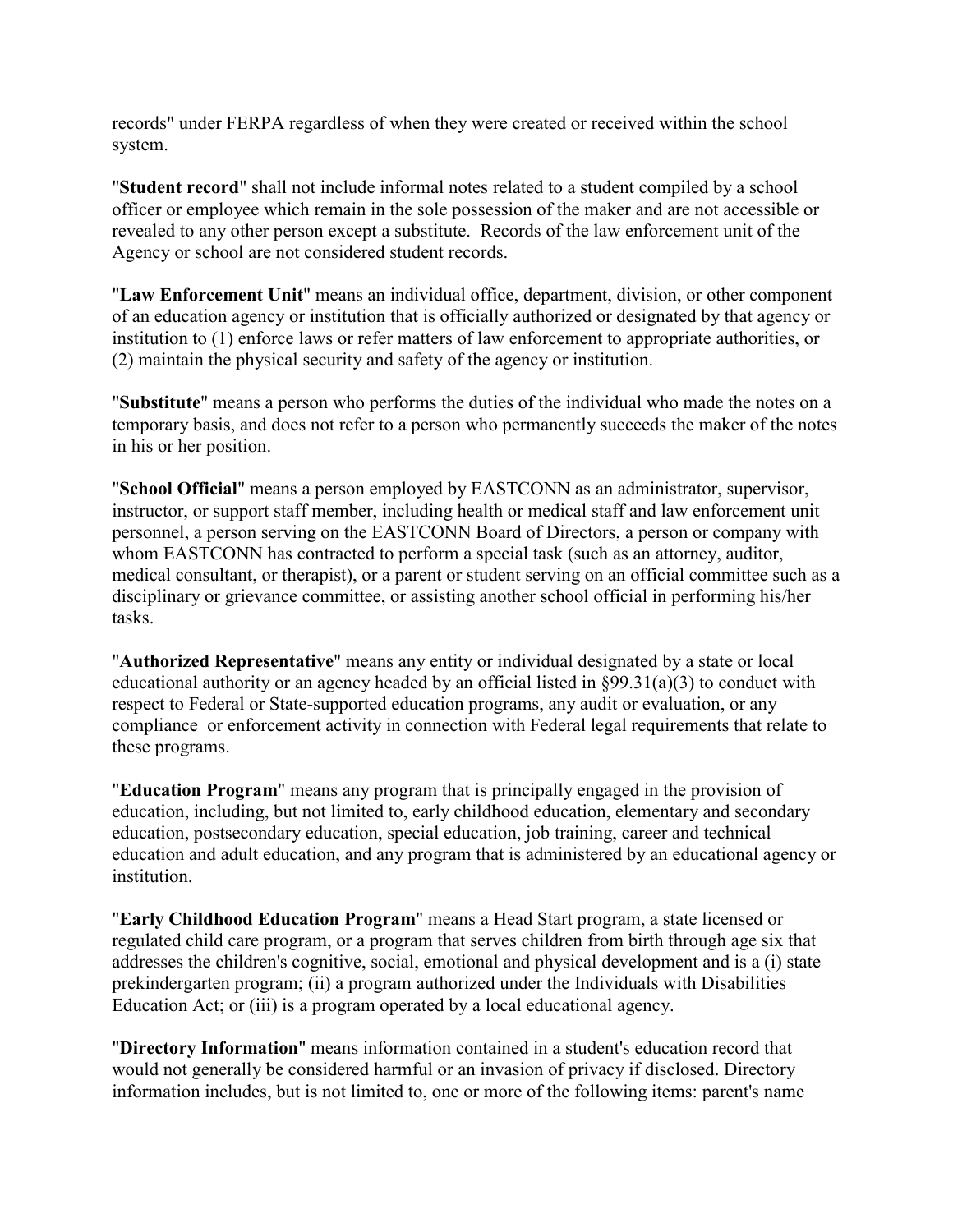and/or e-mail address, student's name, address, telephone number, date and place of birth, major field(s) of study, participation in officially recognized activities and sports, photographic, computer and/or video images, grade levels, electronic mail address, weight and height of members of athletic teams, dates of attendance, degrees and awards received, and the most recent previous public or private school attended by the student.

A student's social security number or student ID number is prohibited from designation as directory information. However, student ID numbers and other electronic personal identifiers used to access or communicate in electronic systems may be disclosed only if the identifier is not used by itself to authenticate identity and cannot be used to gain access to education records.

A student's ID number or other unique personal identifier that is displayed on a student ID badge is considered directory information, but only if the identifier cannot be used to gain access to education records except when used in conjunction with one or more factors that authenticate the user's identity, such as a PIN, password, or other factor known or possessed only by the authorized user.

The Executive Director shall be responsible for ensuring that all requirements under federal and state statutes shall be carried out by EASTCONN. He/She will develop procedures (administrative regulations) providing for the following:

1. Annually informing parents of their rights.

2. Permitting parents to inspect and review educational records, including, at least, a statement of the procedure to be followed by a parent or eligible student who requests to inspect and review the educational records, with an understanding that the procedure may not deny access to educational records; a description of the circumstances in which EASTCONN feels it has a legitimate cause to deny a request for a copy of such records; a schedule of fees for copies; and a listing of the types and locations of education records maintained by the school and the titles and addresses of school officials responsible for those records.

3. Not disclosing personally identifiable information from a student's education records without the prior written consent of the student's parent, except as otherwise permitted by administrative regulations; including at least a statement of whether the school will disclose personally identifiable information from the records to other school officials within the school who have been determined by the school to have legitimate educational interests, and, if so, a specification of the criteria for determining which parties are "school officials" and what the school considers to be a "legitimate educational interest"; and a specification of the personally identifiable information to be designated as directory information.

4. Maintaining the record of disclosures of personally identifiable information from a student's education records and permitting a parent to inspect that record.

5. Providing a parent with an opportunity to seek the correction of the student's education records through a request to amend the records or a hearing, and permitting the parent or an eligible student to place a statement in the education records of the student.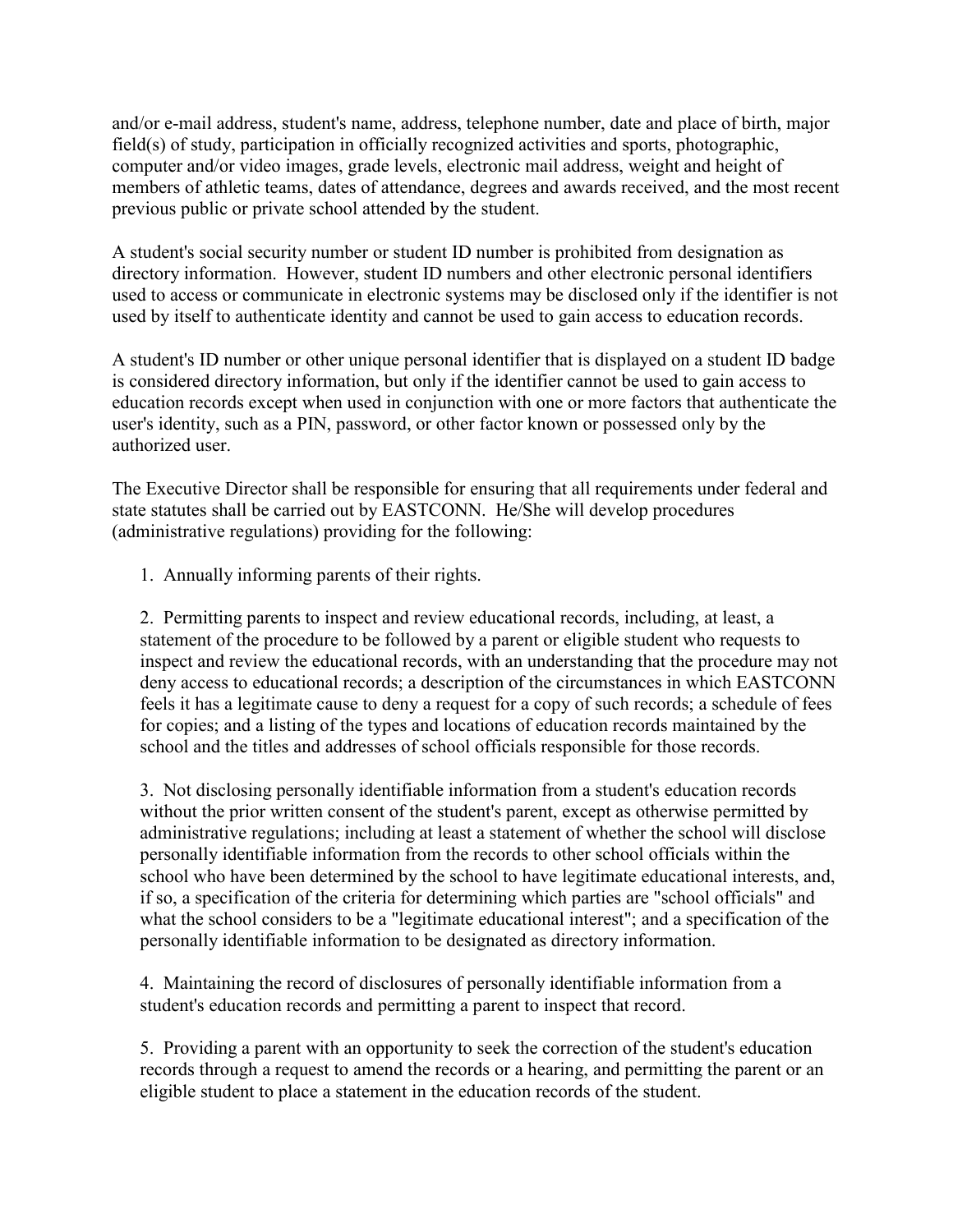6. Guaranteeing access to student records to authorized persons within five days following the date of request.

7. Assuring security of student records.

8. Enumerating and describing the student records maintained by the school system.

9. Annually informing parents under what conditions that their prior consent is not required to disclose information.

10. Ensuring the orderly retention and disposition, per applicable state statutes, of EASTCONN's student records.

11. Notifying parents of secondary school students that it is required to release the student's name, address and telephone listing to military recruiters and institutions of higher learning upon request. Parents or eligible students may request that EASTCONN not release this information, and EASTCONN will comply with the request.

12. Notifying parents annually of EASTCONN's policy on the collection or use of personal information collected from students for the purpose of marketing or selling that information or otherwise providing that information to others for that purpose, including arrangements to protect student privacy that are provided by the agency in the event of such collection, disclosure or use.

Legal Reference: Connecticut General Statutes

[1-](http://www.cga.ct.gov/2011/pub/Title1.htm)[19\(](http://www.cga.ct.gov/2011/pub/Title19.htm)b)(11) Access to public records. Exempt records.

[7-](http://www.cga.ct.gov/2011/pub/Title7.htm)109 Destruction of documents.

[10-](http://www.cga.ct.gov/2011/pub/Title10.htm)15b Access of parent or guardians to student's records.

[10-](http://www.cga.ct.gov/2011/pub/Title10.htm)154a Professional communications between teacher or nurse & student.

[10-](http://www.cga.ct.gov/2011/pub/Title10.htm)209 Records not to be public.

[10-](http://www.cga.ct.gov/2011/pub/Title10.htm)221b Boards of education to establish written uniform policy re: treatment of recruiters.

[11-](http://www.cga.ct.gov/2011/pub/Title11.htm)8a Retention, destruction and transfer of documents

[11-](http://www.cga.ct.gov/2011/pub/Title11.htm)8b Transfer or disposal of public records. State Library Board to adopt regulations.

[46b-](http://www.cga.ct.gov/2011/pub/Title46b.htm)[56](http://www.cga.ct.gov/2011/pub/Title56.htm) (e) Access to Records of Minors.